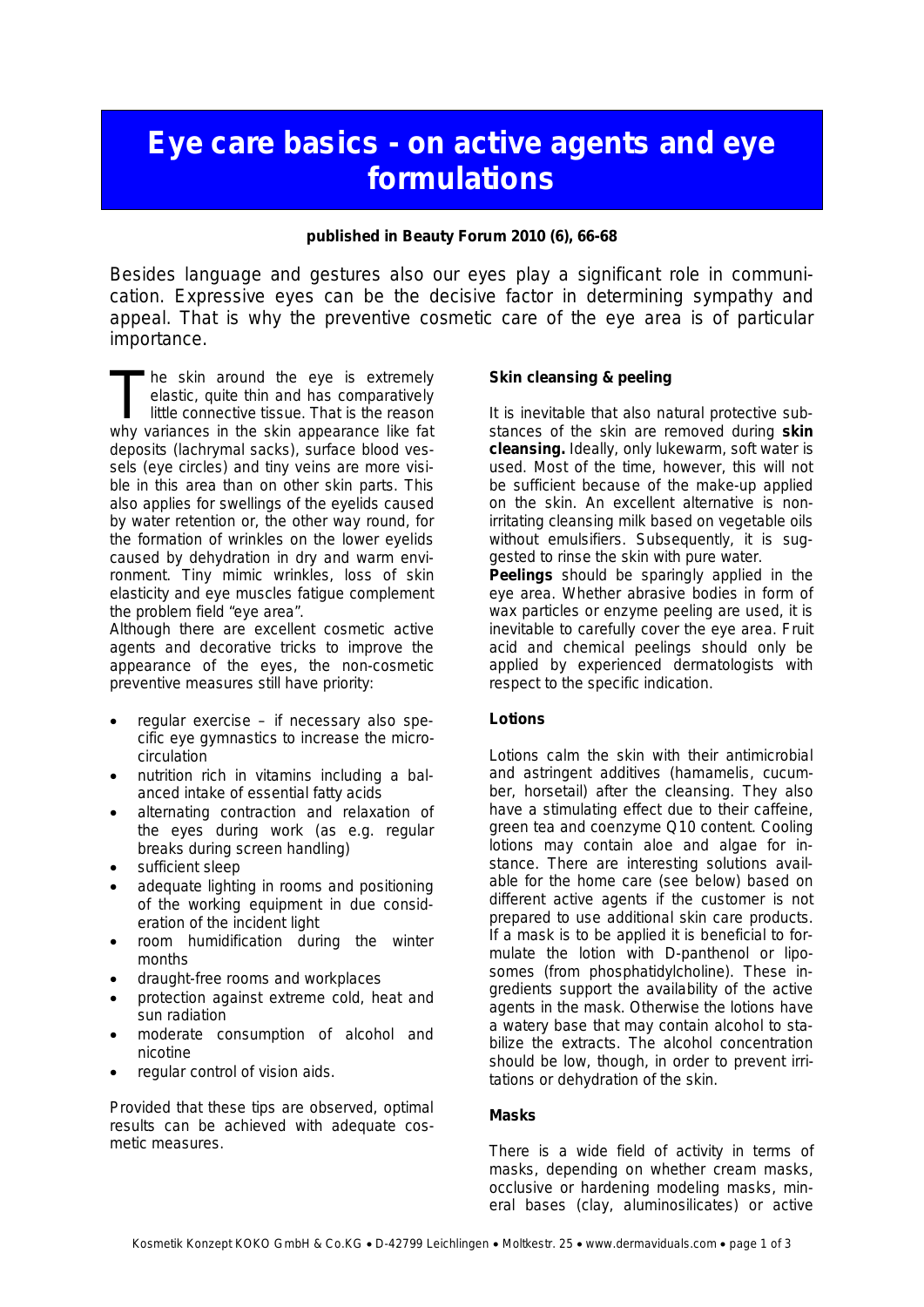agent impregnated fleece masks are applied. The selection of active agents used in these different variants basically remains the same. The crux here is the subsequent removal of the mask. Cream and fleece masks definitely are the preferred treatments here as they are easily to remove and will not require additional cleansing procedures. This also applies for modeling masks; however, it has to be considered that the active agents contained in the modeling mask are only partly released into the skin due to the hardening process. If calcium sulfate based modeling masks are used it is recommended to add a layer of oil or cream on the skin in order to avoid a direct contact with the skin surface. This step facilitates the removal later on and, in addition to that, also protects the skin barrier against potential damage caused by calcium sulfate. Cream masks – if applied abundantly – can be used as a massage medium. In contrast to the remaining skin areas, the eye area should be massaged very gently in order to prevent stressed skin. It already starts with mild tapping at the beginning of the treatment.

#### **Bases and active agents**

Depending on the specific skin condition around the eye, gel or cream bases are used. The gels (gelling agents see below) may also contain lipid fractions. Gels are insofar beneficial as they have a cooling effect and do not contain emulsifiers. It should be mentioned in this context, though, that emulsifier-free creams and make-ups are also broadly available by now.

The former classification into day and night care products also has changed. While traditional night creams frequently are rich in lipid substances, quite often in form of mineral oil products that cause a swelling of the skin which leads to a smoothing of wrinkles, today's formulations contain light and oxygen sensitive substances that support the skin recovery. Their effect may slightly decrease during daytime due to the influence of light, though. An additional principle is to use as little additives as possible. Some of the active agents and their applications are covered in the following.

**Dry spots and wrinkles caused by dehydration (lower eyelid):** amino acids, urea, minerals salts and D-panthenol support the natural NMF. They should be assisted by a superficial film of gelling agents like hyaluronic acid, aloe vera, GM-glucan, cellulose derivatives, alginic acid or polyvinyl pyrrolidon (PVP). Hyaluronic acid is most suitable as the film will not form parchment-like layers. Vegetable triglycerides as for instance avocado and wheat germ oil

provide indispensable fatty acids and phytosterols combined with additional smoothing effects.

**Lachrymal sacks:** They form because the connective tissue is slackening with the result that the developing pockets subsequently fill with fat tissue. Lachrymal sacks are hereditary and do not respond to cosmetic treatments. Frequently they are only swellings on the lower eyelid caused by water retention. They are very often observed in the morning after getting out of bed and vanish after the microcirculation has been stimulated with the breakfast coffee or tea. Their regression can be supported by cucumber, green tea or eyebright extracts or alternatively by applying cucumber slices, teabags or compresses. Liposomes accelerate the process.

**Dark circles:** The brownish or bluish shadows make a person look tired. The fairer the skin the more visible they are. These eye shadows can be effectively treated with butcher's broom extract respectively the saponins contained therein. Dark circles can be concealed with a light foundation after the shadows have been neutralized with a complimentary color shade before.

**Atrophic skin and loss of elasticity:** Beneficial here are the recovery-supporting vitamins A, C and E, coenzyme Q10 as well as matrikines. The microcirculation is stimulated with tea products. Butcher's broom has a stabilizing effect on connective tissue and blood vessels. Skin tightening effects are achieved with cucumber, horsetail and kigelia extracts.

**Erythema** can be treated with linseed oil, evening primrose oil, aloe, echinacea, ribwort and hamamelis extracts. Rosacea and couperosis treatments are covered in the following.

**Blemished skin:** there is a whole arsenal of excellent active agents like yeast (series of B vitamins), boswellia resin and linseed oil (antiinflammatory), red clover and soybean extracts (phytohormones) and native phosphatidylcholine (linoleic acid).

**Mimic wrinkles:** crow's feet in the corners of the eyes belong to them and can be treated with paracress extract or peptides.

**Drooping eyelids** come under the heading of decorative cosmetics. In this case the fairly or even no longer visible movable eye lid is brightened with a light tone while a dark brown line is applied along the edge of the eye sockets. The eyelashes are accented in deep black.

## **Skin protection**

Just like the décolleté also the eye area is very sensitive to radiation. Premature skin aging is particularly noticeable here. Yet, this does not mean that the skin has to be completely sealed